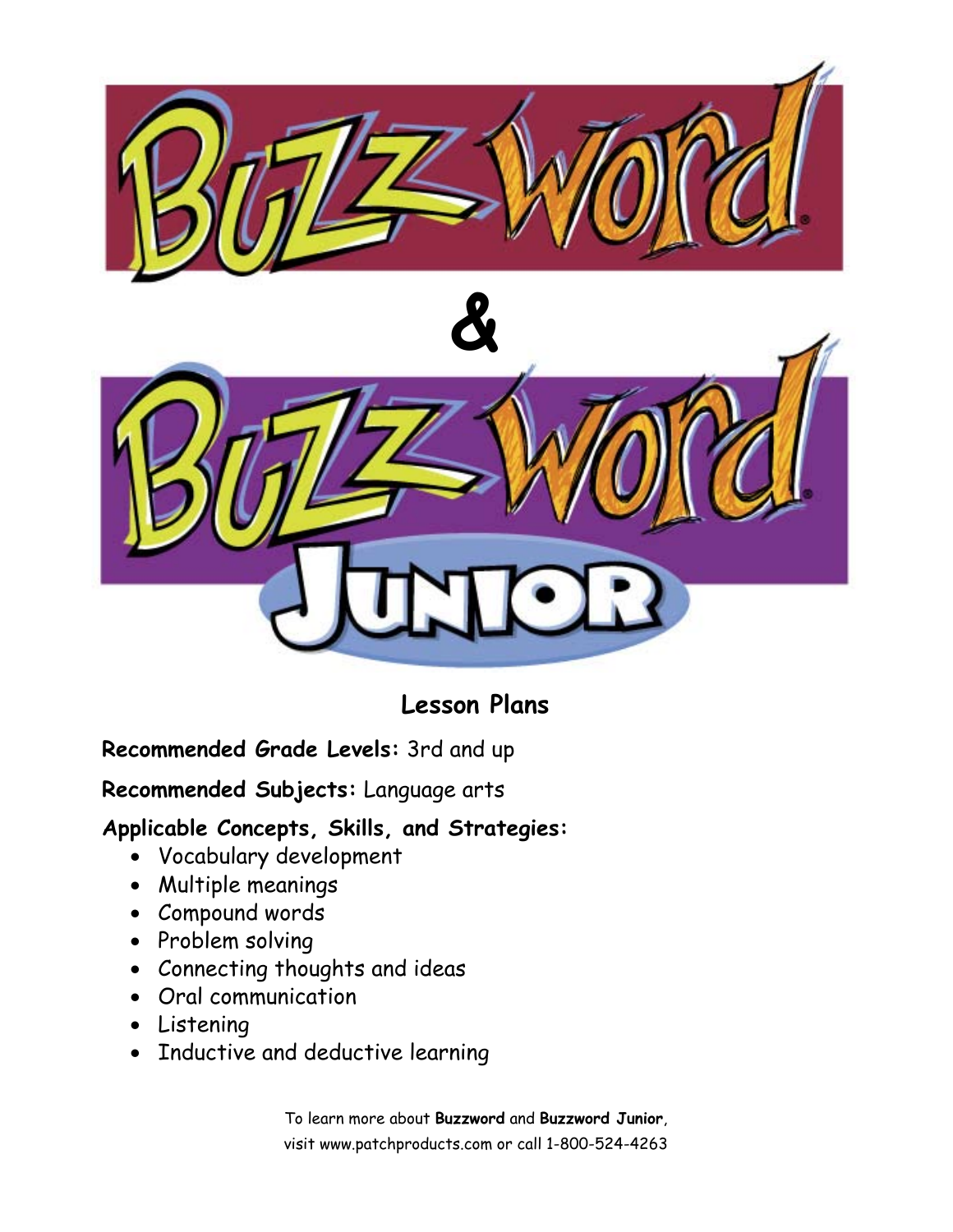# **Activity #1**

On the board, overhead, or chart paper list the following Buzzword phrases. Ask the students to read the list and think about how all of the phrases are alike.

> High five Five card stud Nine-to-five Take five Five o'clock shadow Jackson Five Five for Fighting Hawaii Five-O Five Alive Five-dollar bill

The common feature of the above listing is they all include the word "five." Have the students work individually or with a partner to create definitions/clues for each of these phrases. Then working with another team, person, or as a whole class activity, take turns sharing a definition and having others make a buzzing sound when they know which phrase is being defined. The person with the correct answer can give the next definition.

# **Activity #2**

Use sets of two cards that include a Buzzword phrase on one card and its definition/clue on the other card. Have enough cards for the entire class. Randomly distribute the cards and then direct the students to find the person with the card that goes with theirs. This is a good way to create teams or partners for other activities. You will find a set of possible game cards at the end of these plan ideas.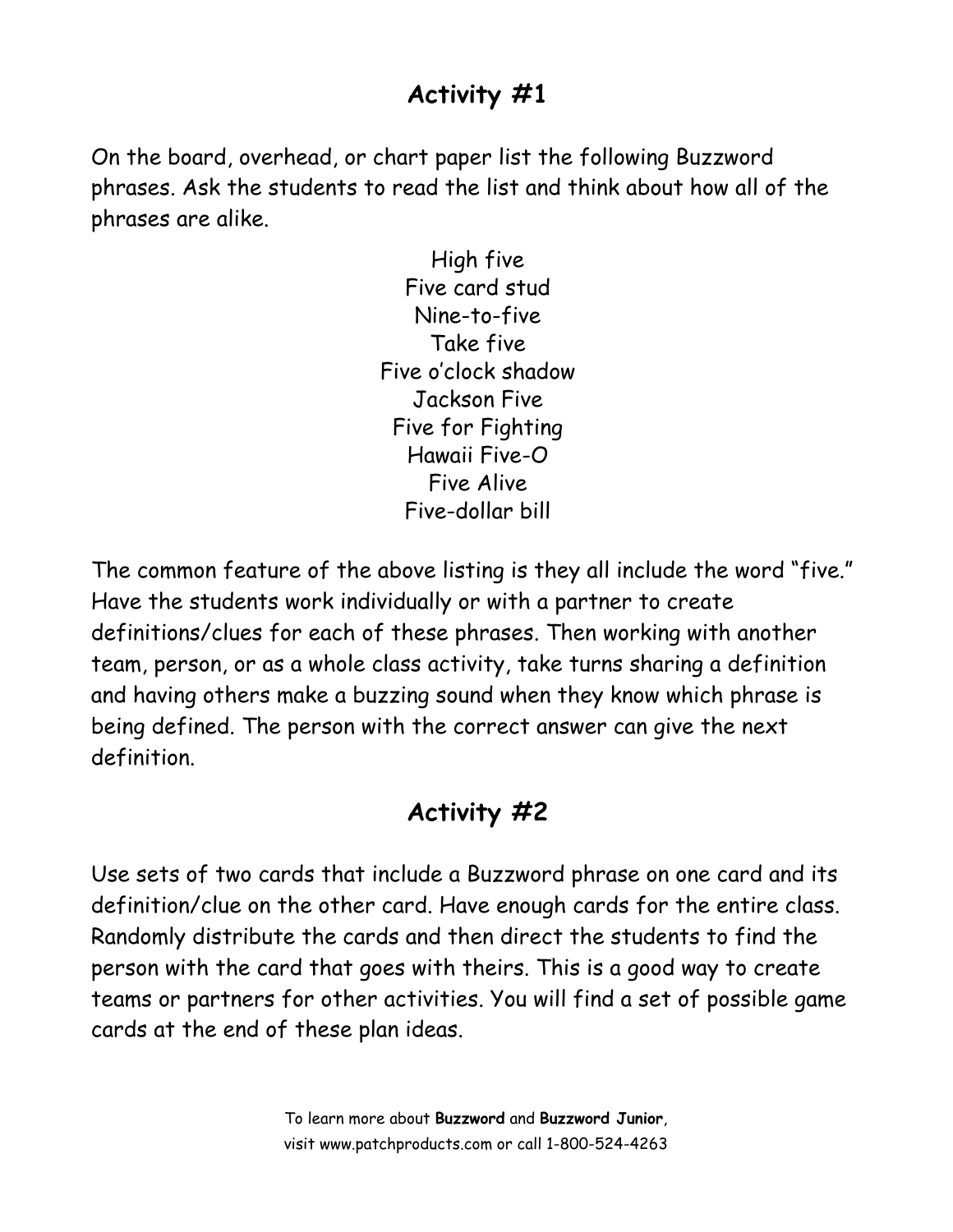# **Activity #3**

Begin your class period with a Buzzword. As students enter the class they look at the day's word and begin to make a list of words & phrases that use the word. They also create a definition/clue for each idea. You may use a word that is specific to the content of the day's lesson or choose from one of the words listed below. This is a great way to keep your students' minds active from the first moment of the class period. Take time to share a few definitions/clues before the day's lesson begins.

Some good Buzzwords to use: snow, day, wind, red, pig, chip, cheese, ice, eat, ball, lose, after, blue, over, cake, and corn.

## **Activity #4**

Place your students into groups of 4 for this cooperative learning activity. Have each group member adopt one of the following roles: Reader, Writer, Speaker, or Buzzer. Each group will receive a Buzzword and list of clues (without answers). (You may give all groups the same list or different lists.)

The Reader will read the clues, and the Writer will record the group's answers. All members need to participate in solving the clues. When all clues are solved to the group's satisfaction, the Buzzer makes a buzzing sound. At this point all groups stop their work, turn over their papers, and listen to the responses of the group that buzzed. These responses will be read aloud by the Speaker. If the same lists are used, the groups may compare answers. If different lists are used, the responding group will get a new list if all the answers are acceptable. The other groups continue with their list until they, too, can buzz.

Establish a time allotment for this activity. The objective is for each group to complete as many lists as possible. Several Buzzwords and clue lists are included for possible use at the end of these plans.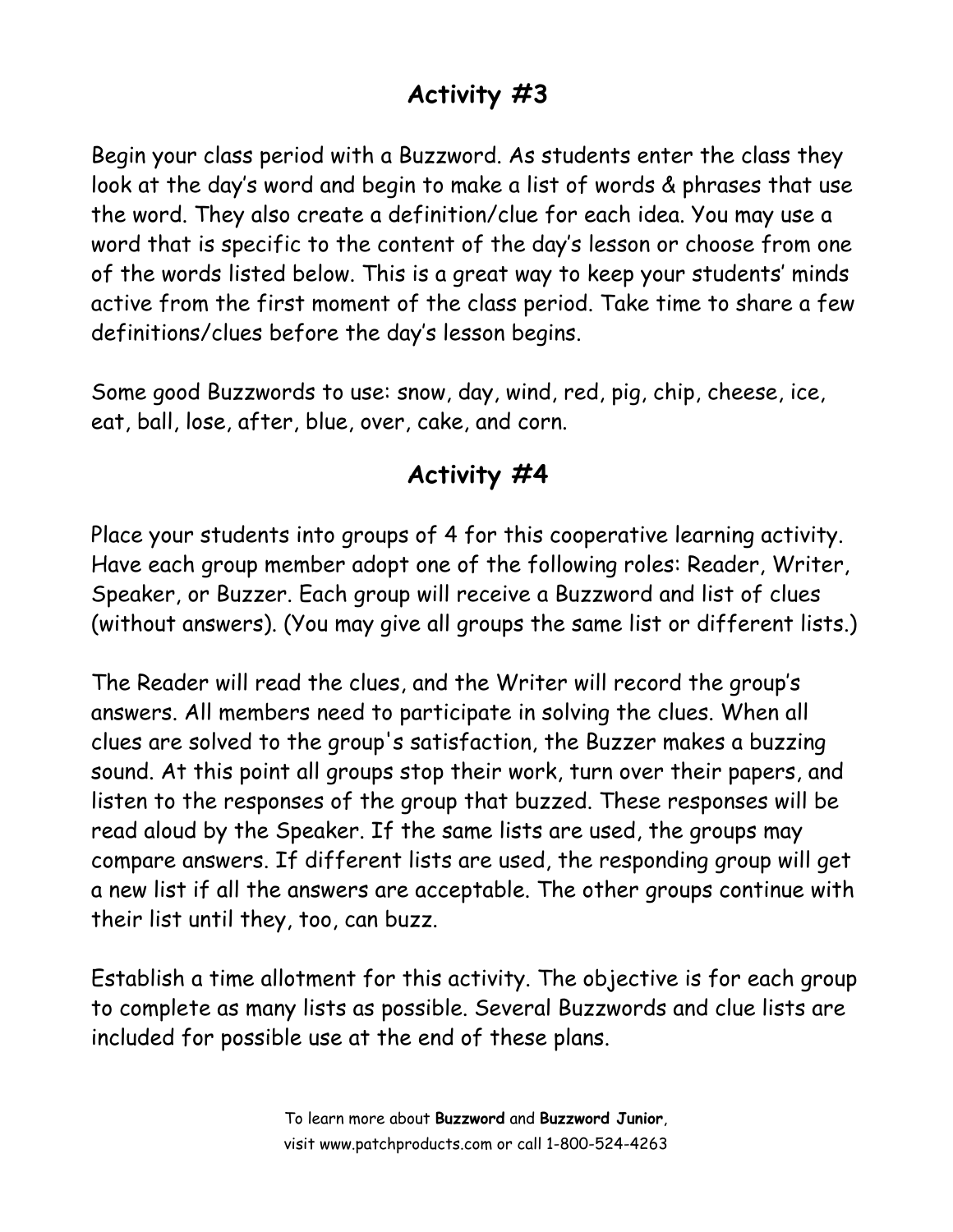## **Take-Home Activity**

Use the Buzzwords and clue lists from Activity #4 as family involvement homework. Encourage the students to share the lists with their family to solve the clues. For extra fun suggest they work together to develop a family Buzzword and clue list that can be shared with the class.

> To learn more about **Buzzword** and **Buzzword Junior**, visit www.patchproducts.com or call 1-800-524-4263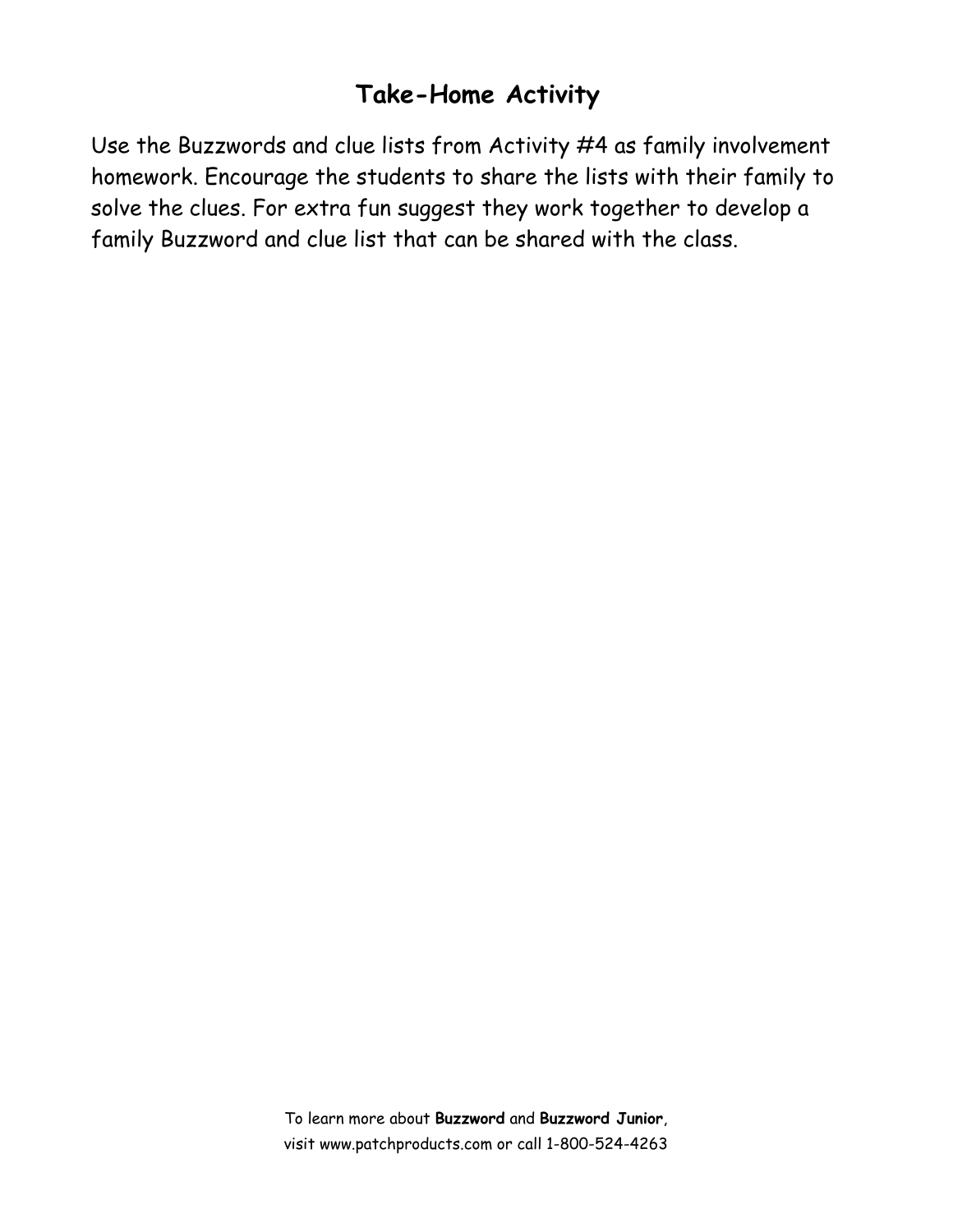### **Answer Key**

Activity #2: Scrambled egg = Beaten, then fried Water spout = climbed by the Itsy Bitsy Spider Egg carton = Box with 12 cavities Water buffalo = Animal like a wildebeest Moon rock = Little piece taken from the lunar surface Plymouth Rock = The Pilgrims landed here Blue's Clues = Nickelodeon's sleuth dog show Bluegrass State = Kentucky's nickname Never-Never Land = Peter Pan's home Land ho! = Shout it from the ship when you see land Three little pigs = Wolf targets Pig Pen = Charlie Brown's messy friend Billfold = Another name for wallet

#### Activity #4: JACK

 Jack be nimble...= Jack jumped over the candlestick Pancake = Flapjack Paul Bunyan was a big one = Lumberjack He sat in the corner... = Little Jack Horner Fairytale of a boy/magic beans = Jack & the Beanstalk

HAT

 Take up a collection = Pass the hat Storybook Feline = Cat in the Hat Magicians do it every day = Pull a rabbit out of the hat Join in the competition = Throw your hat in the ring Mum's the word = Keep it under your hat

#### CHAIR

 A baby's feeding seat = High chair Takes you up the ski hill = Chair lift Get your hair cut in this = Barber's chair Bathroom learning tool for toddlers = Potty chair Mom sits here to soothe the baby = Rocking chair

To learn more about **Buzzword** and **Buzzword Junior**, visit www.patchproducts.com or call 1-800-524-4263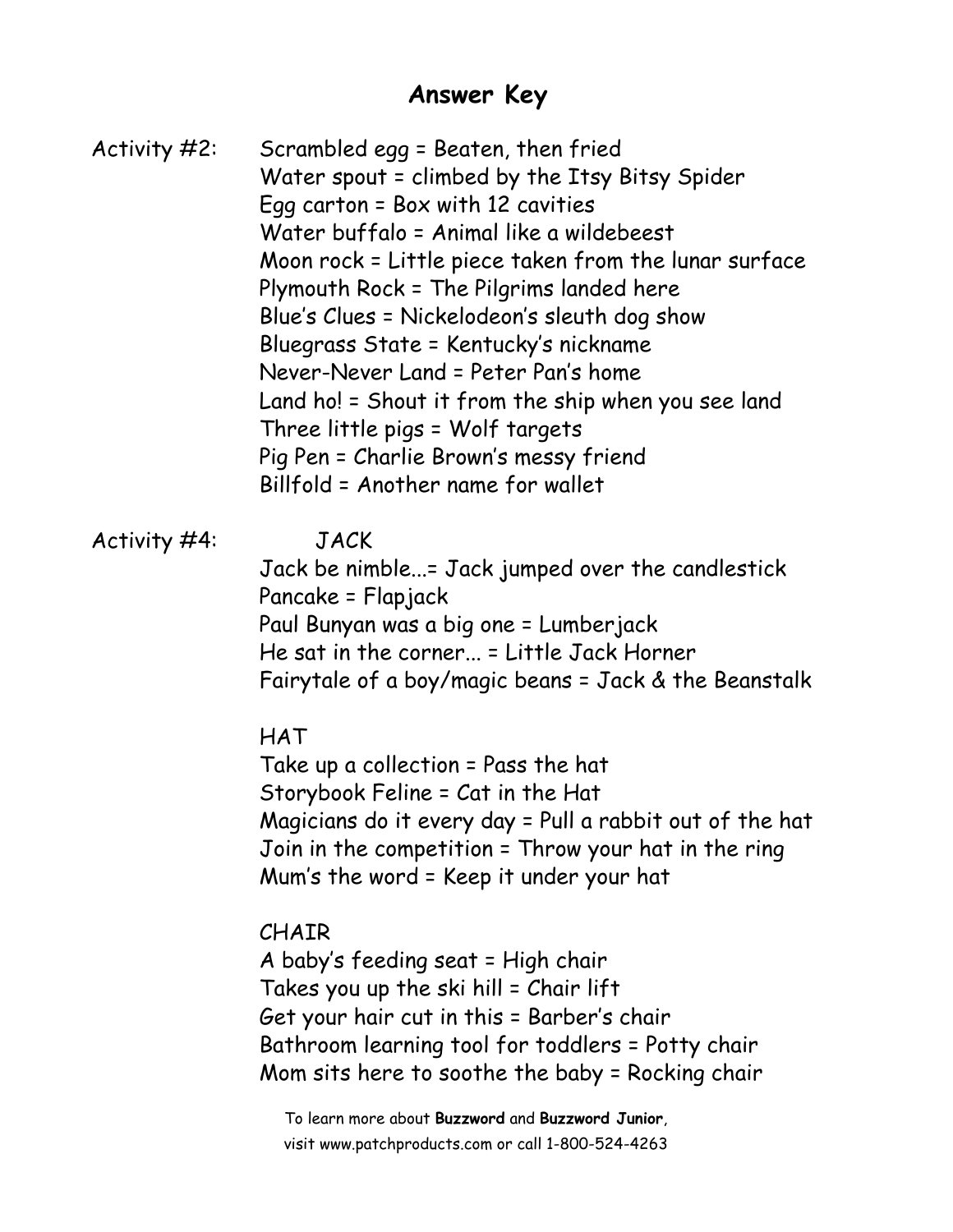BALL On top of spaghetti = Meatball America's favorite pastime = Baseball A psychic stares into one  $=$  Crystal ball Inflatable sand toy  $=$  Beach ball A tart hard candy = Sour ball

#### CAKE

 A single-serving frosted treat = Cupcake Easy as pie = Piece of cake A dessert fit for a mouse  $=$  Cheesecake Dessert at your personal annual celebration = Birthday cake Bride and groom's towering treat = Wedding cake

#### LIGHT

 Comes before the thunder = Lightning Traffic signal = Stoplight Not heavy, as in a jacket or sweater = Lightweight Time to go to bed = Lights out Glow reflected off the lunar surface = Moonlight

#### NIGHT

 Bad and scary dream = Nightmare Some girls wear this when they sleep = Nightgown Twelve o'clock, not noon = Midnight Use this at night so it's not dark in your room = Night-light Not last night and not tomorrow night  $=$  Tonight

#### CARD

 Your school grades = Report card Boxes are made of this = Cardboard Crazy Eights, Solitaire, War are… = Card games  $M$ agicians perform these  $=$  Card tricks A friend or relative sends this when you're sick = Get-well card